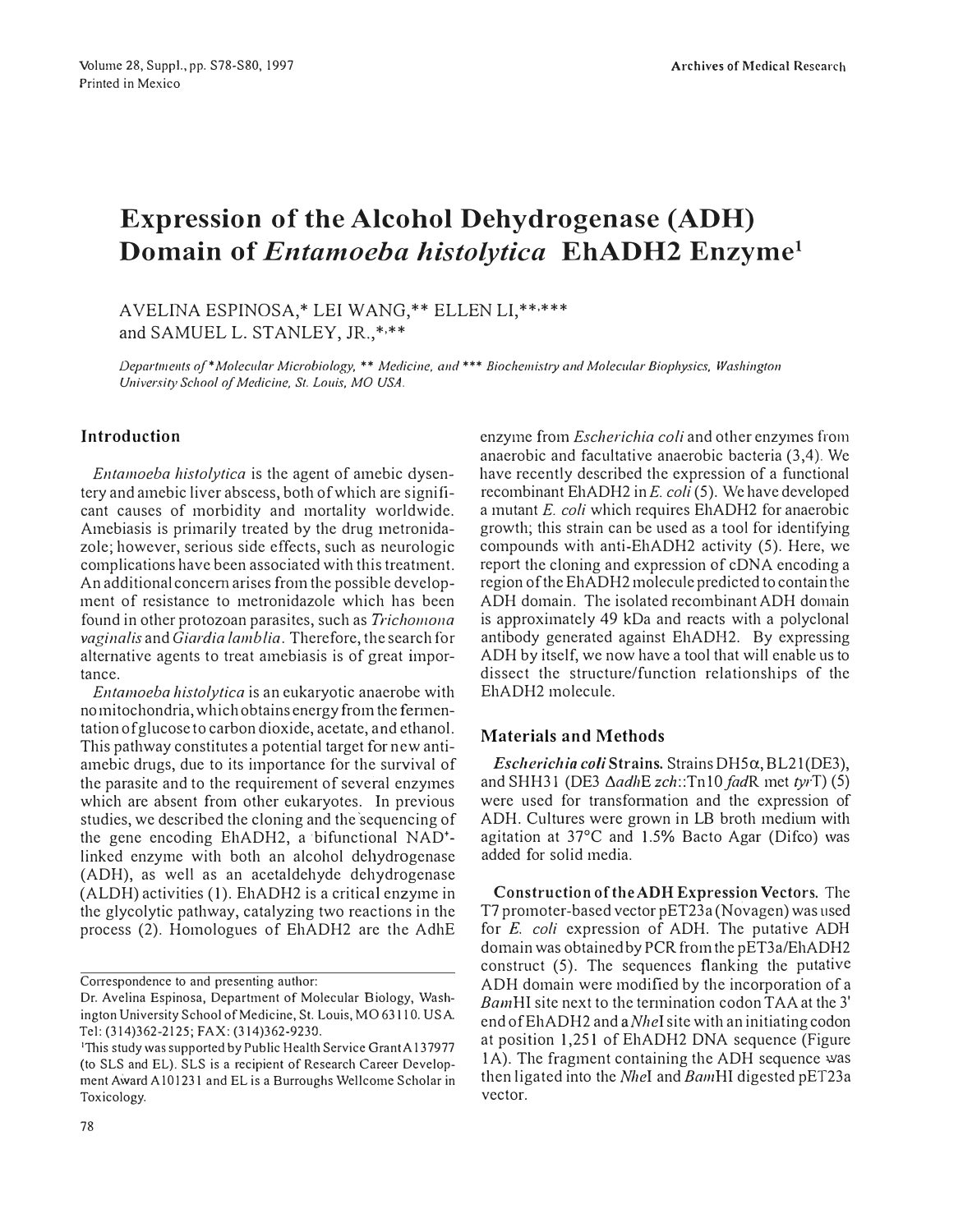



Figure 1. EhADH2 domains and expression of the putative ADH domain. A). EhADH2 amino acid sequence with the ALDH domian, NAD<sup>+</sup> binding fingerprint, ADH domain and Fe<sup>2+</sup> binding region is shown (3). Arrows indicate the positions at which the corresponding DNA oligonucleotides were designed for construction of the ADH domian. B). Expression of the ADH protein in E. coli. Coomassie staining of SDS-PAGE separated lysates expressing the expected 49 kDa ADH protein (arrow), before induction (lane 1) and after induction (lane 2). The Eh ADH2 97 kDa protein can be seen in lane 3. Lane 4 shows pET23a alone. C). Western blot of lysates of E. coli expressing the ADH protein (lane 1) and the vector alone (lane 2) using rabbit antiserum aganist the 6His-EhADH2 recombinant protein. A band at 49 kDa (arrow) corresponding to the ADH protein is evident in lane 1.